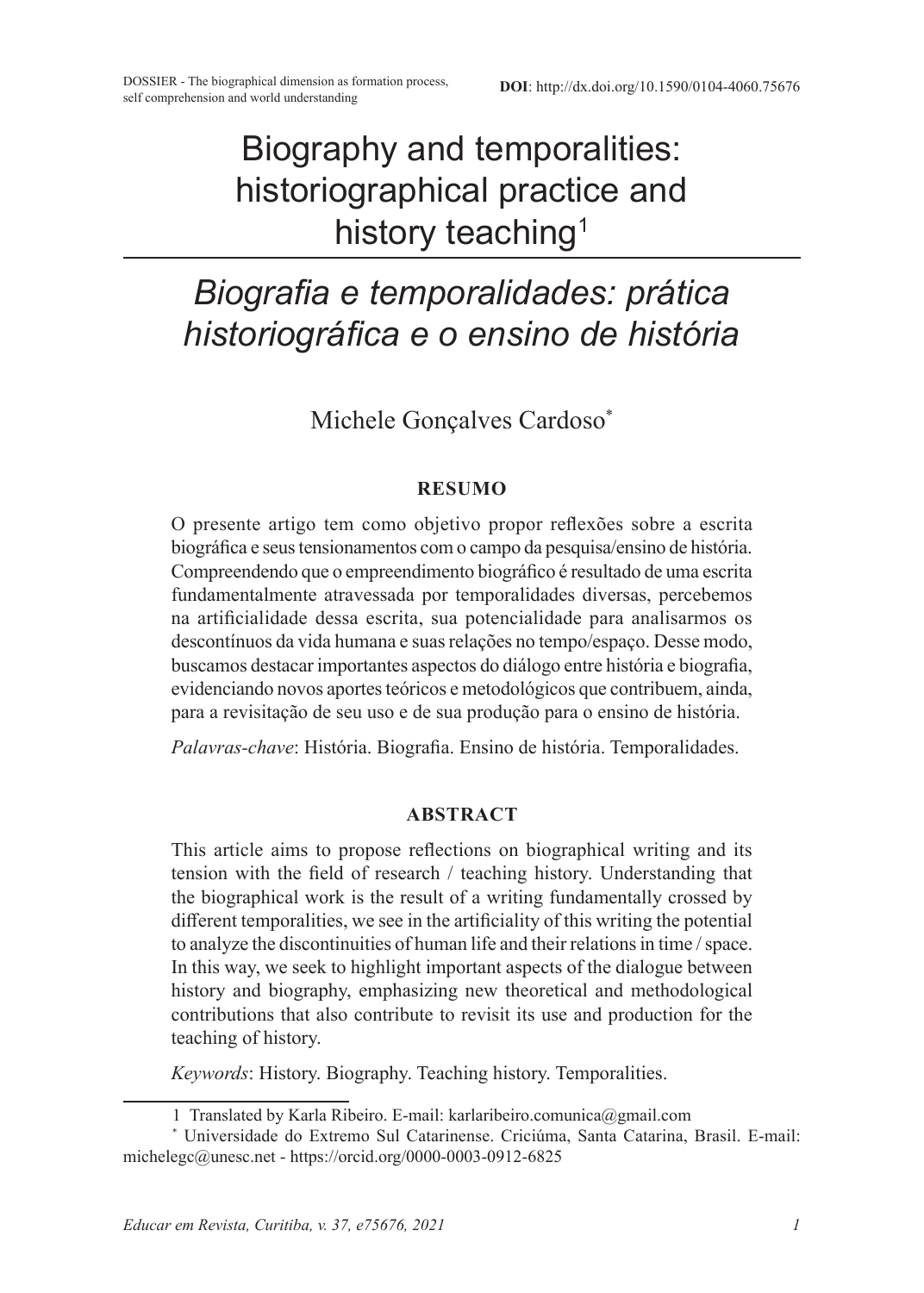Time is the essence of research and writing promoted in the biographical work. It is in the crossing of temporalities which make a mark on the life of the biographee, intertwined by the temporalities of those who dare to narrate life where biographical writing takes place. It is in this perspective that this article intends to base its contributions to the biographical practice produced by historiography, as well as its adoption and production for the teaching of History. We seek to show how new theoretical and methodological contributions can collaborate with the deepening of the dialogue between history and biography, proposing to revisit the trajectory, sometimes troubled, between the two genres.

We can start our reflection from the temporalities expressed in the narrative, especially its connection with a linear and chronological perspective. Biographical writing seems to impel us to reproduce a textual structure that proposes order, rhythm, and chronology to human life. However, the debates about this type of writing in its various fields of production highlighted that the chronological structure was just a path to be followed, just a way of situating life in time/space. Human life narrated from dates that begin from birth, featuring elements such as studies, work, marriage, children, and, finally, culminating in death, evoked debates about a biographical writing that aims to be situated in certain time frames and mobilize a narrative that emphasizes the uniqueness of being.

This uniqueness, cohesion or even predestination presented in many biographical narratives, highlighted the emergence of thinking about how time crosses not only human life, but also the ways of narrating it. Steeped in the intention of making the biography meaningful, making it readable, we obliterate the exposed and overlapping temporal layers that are in the narrative. These temporal layers are present in the lived time; in the registered sources; in the said, in the silenced, in the chosen and in the narrated elements, and they are the ones that keep us away from the idea of the uniqueness of being, always indicating the impossibility of narrating 'the whole' life.

In recent years, with the profusion of biographical publications, several debates have been raised, highlighting issues such as the ethical, methodological, and narrative principles of biographical writing. Its limits and contributions encouraged several areas of knowledge to revisit biographical writing, highlighting the problems between history and biography, tensions that still begin in their place of origin - at least in their western version: ancient Greece. The biographical genre returned to debates as novelty for historiography, as a 'new domain of history<sup>1</sup>', while presenting itself as an old acquaintance.

<sup>1</sup> Reference to the book *Novos Domínios da História*, in which the historian Benito Bisso Schmidt presents an overview between history and biography.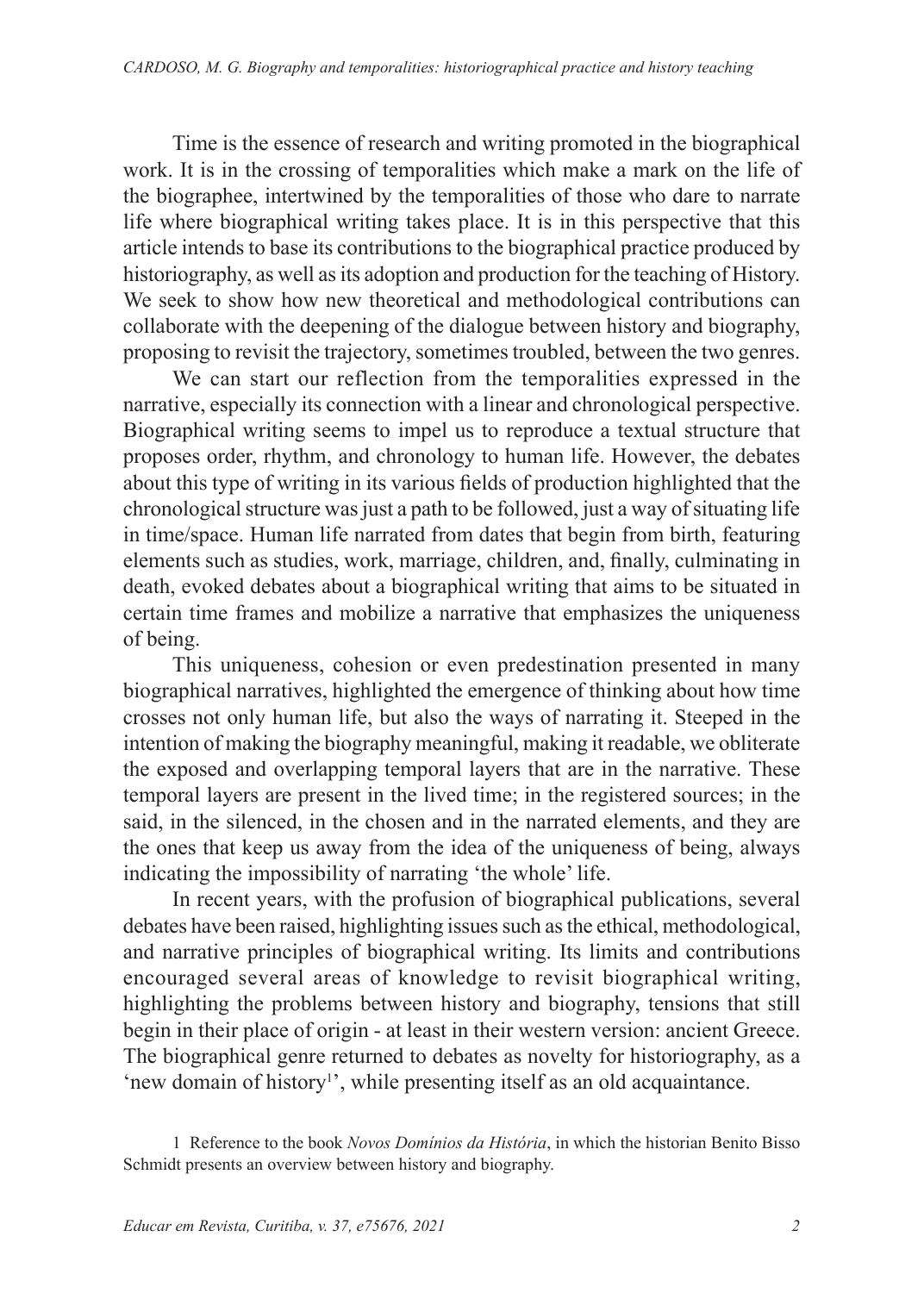In this scenario, some contributions were produced, stressing three texts, the ones Alexandre Avelar (2017, p. 4) provocatively lists as the most cited and commented among historians: *The biographical challenge*, by François Dosse (2015), and the articles *Biography as a problem* (1998) and *Biography as a historiographical problem* (2010), by Sabina Loriga and Jacques Revel, respectively. The terms "challenge" and "problem" cause an initial discomfort for those who intend to follow the biographical paths, after all, both seem to advise some caution to historians who aim to act as biographers sometimes, placing under suspicion the approach between genders.

The precaution with the limits between history and biography is not new, however, the debate seems to have grown in recent years, with the dizzying increase in biographies and autobiographies spread in different media: books, movies, mini-series etc. The good reception of the consuming public - sometimes attracted by the intimate stories of personalities, which allow us to know the 'more human' side of these protagonists - expanded the offer of biographies produced by different professionals, mainly journalists.

The profusion of narratives reasoned out on life stories may have been driven by the failures of the presentist historicity regime, which, analyzed by François Hartog (2014), indicate a moment of nostalgic valorization of characters from another time, in a relationship close to the *historia magistra vitae*, in which, in different trajectories, the exemplarity of their actions was sought. This failure of presentism would denote the discomfort of a hypertrophied present, resulting from this process the search for roots, identities, yearning for memory and for patrimonialization (HARTOG, 1996).

During the failure processes of presentism - started in the 1970s - we can situate the "rediscovery"' or "return" of biography to the historiographic field. The resumption of biography came with the crisis of the structuralist paradigm, according to which history should understand the structures that organize economic and social mechanisms, regardless of individual actions. In French historiography, we can situate a change in the role of individuals from the third generation of the *Annales* – that was before dedicated to research on the imaginary and collective mentalities, and started to produce important works on individual personalities. Keeping faithful to the problem-history perspective, historians started to use biography to understand certain social contexts.

Since then, being closer to some historiographical trends, such as Italian microhistory, the biography has been promoting deep debates among historians who seek to clarify theoretical, methodological, and, why not, frontiers with the biographical genre. The caution is based mainly on the association of the genre with models already criticized for making history, linked to the "cult of heroes" and "great figures".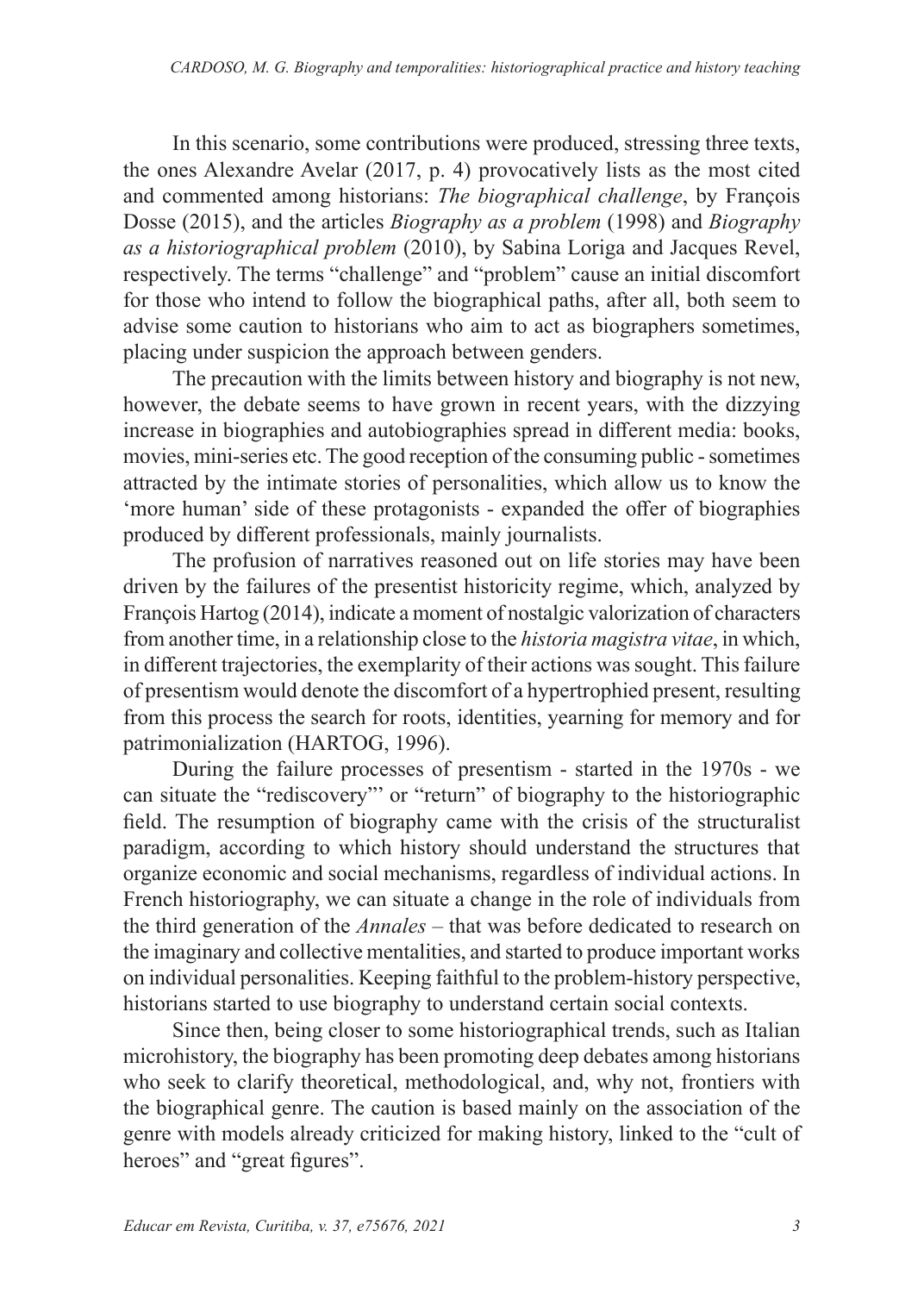Many historians began to use other terms in an attempt to evade the word biography, using, for example, terms such as "trajectory" - in reference to Pierre Bourdieu (1996) - or "route", thus avoiding a possible connection with the genre biographical and its association with the "historicizing history", denounced by Lucien Febvre (SCHMIDT, 2017, p. 45). The adoption of these strategies indicates that Pierre Bourdieu's overwhelming criticisms of the "biographical illusion" was still reverberating among history professionals. Criticisms directed to the sense of uniqueness of being are also linked to the use of terms that indicate time/space in the narrative, such as "already", "since then", "since childhood", "always", which, according to the author, would contribute to the understanding that life is a coherent and oriented set of actions, expressing a subjective and objective project intention (BOURDIEU, 1996, p. 184).

Discussions about the biographical narrative highlighted an old and sensitive issue: the tensions between truth and fiction in historical discipline. However, the specificity of the biographical narrative may lie in the fact that, when narrating a life, the historian needs to take into account psychological and behavioral issues that demonstrate the fragmentary and dynamic character of a life. But, following a biographical tradition established, and the discipline's own rhetoric, "we are delighted with models that associate an ordered chronology, a coherent and stable personality, actions without inertia and decisions without uncertainty" (LEVI, 2006, p. 169). This narrative model seems to be safer and controllable, since, according to the chronological order of life, the sources would be more intelligible to the reader, emphasizing the veracity of the narrative.

However, the gaps left by historical sources do not escape from this narrative model, or even the impossibility of narrating 'the whole life', a fact that fostered an approximation of historians with other fields of knowledge. Its characterization as a "hybrid genre" (DOSSE, 2015) indicates that its practice occurs in many fields of discursive production, such as cinema, anthropology, journalism and literature, which would expand the range of possibilities for biographical narrative 'models'. Among the dialogues established with other fields of knowledge, the approach to literature was quite attractive, evidencing the search for aesthetic inspiration "without concern for the varied and refined cognitive possibilities that such references offer" (SCHMIDT, 2004, p. 133).

The alert regarding literary inspiration aims to indicate that the biographer needs to be aware of his narrative resources, as they are the ones who configure the character, besides that, these resources are not only related to the shape, but to the author's epistemological choices (SCHMIDT, 2017). Following this line of reflection, Schmidt exemplifies the use of *flashbacks* and dialogues, which are usual in literary and journalistic biographies, and which could contribute a lot to historical biography, expressing, for example, the time of memory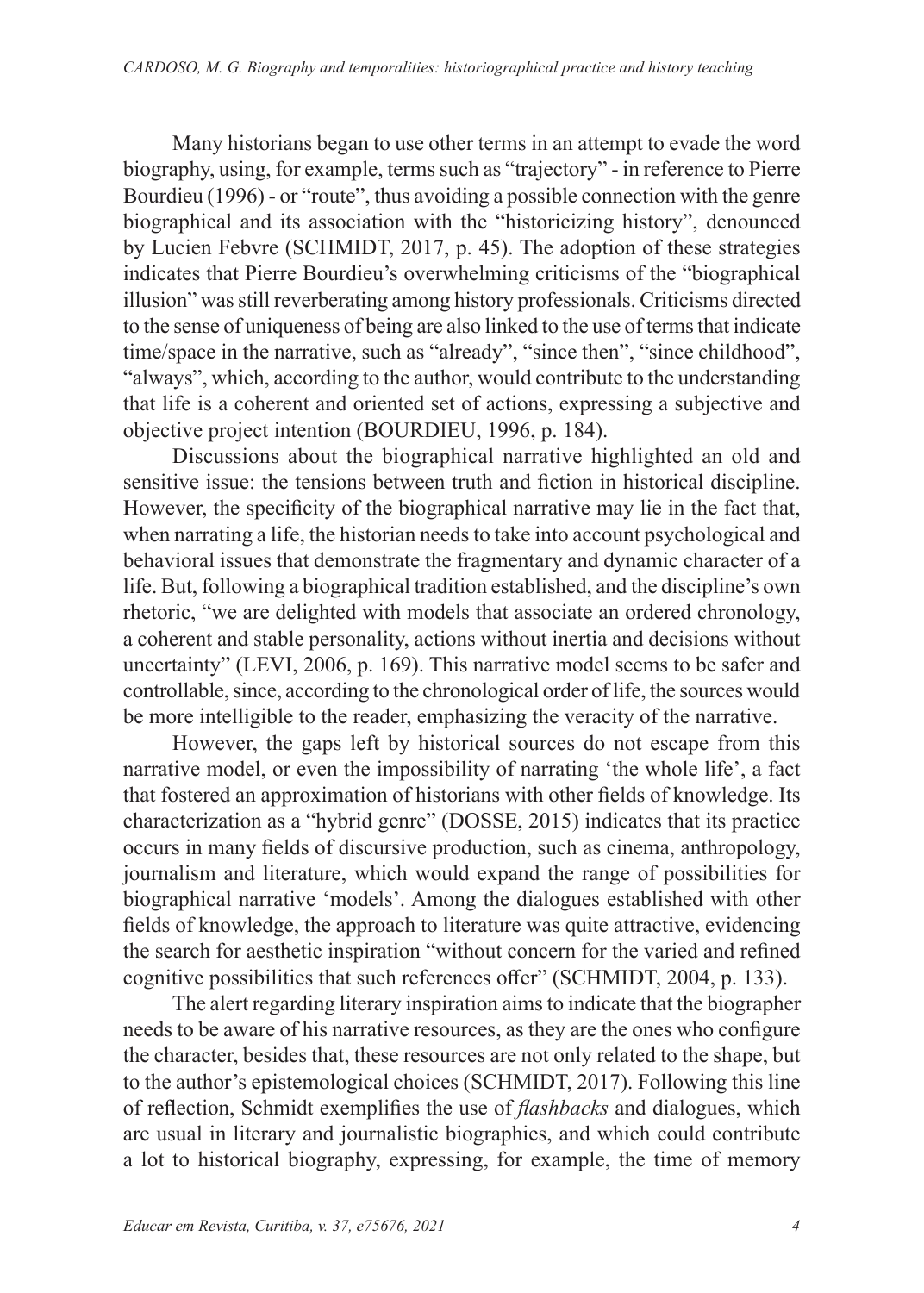and the relationships of individuals with contemporary ones, however, "how to do this without breaking with the protocols of historiographical operation? Would the academic place have enough flexibility to allow these boldnesses?" (SCHMIDT, 2017, p. 48).

Sketching an answer to the question, the author mentions the works of Georges Duby (1987) and Natalie Davis (1997), who dialogued, respectively, with Guilherme Marechal, and with 17th century characters, "but would this be possible for young historians who write their dissertations and theses?" (SCHMIDT, 2017, p. 48). Challenging even more young practitioners of the profession, Vavy Pacheco Borges indicates that, for some people, "the writing of one life is an exercise that is best practiced into old age, after having already advanced in this path" (BORGES, 2008, p. 216).

If the boldness in relation to the biographical narrative and the requirements of the biographer present themselves as a challenge to young historians, the situation becomes even more complex when we observe that, when dedicating themselves to biography, these professionals invested years in the business of weaving a life: Jacques Le Goff, 15 years dedicated to São Luís and four decades to São Francisco de Assis; Carlos Herrejón Peredo, 30 years devoted to the life of the Mexican Miguel Hidalgo; besides the counter-example, when, due to the long dedication, there is the refusal of the enterprise, as in the case of Vavy Pacheco Borges, when she refused to write a biography about Getúlio Vargas.

But, after all, would the need for a long dedication be more related to the biographer or the biographee? Would the lives, the ones that crossed times and spaces - with great collective insertion - be more difficult to narrate? The possibilities for answering this question raise another issue of the biographical genre: representativeness.

The question of representativeness is analyzed by Adriana Barreto de Souza as something common in biographies, pointing out that there is a predominance between two uses of this genre: representativeness and case study. In relation to the first model, the singularity of the trajectory would be the main motivation of the biographer, understanding that the narrated life would synthesize other biographies, which would be present in the text itself and represented by means of numbers and statistical tables. In this analysis, the author points out the use of classic social history procedures as a way of legitimizing the study, procedures based on generalization (SOUZA, 2003).

Regarding the case study, the biographers adopt the macro-structural analysis as a starting point, elaborating explanatory tables based on that study. Only after this process, the biographical investigation begins, which makes the function of the biography only illustrative (SOUZA, 2003). In this perspective,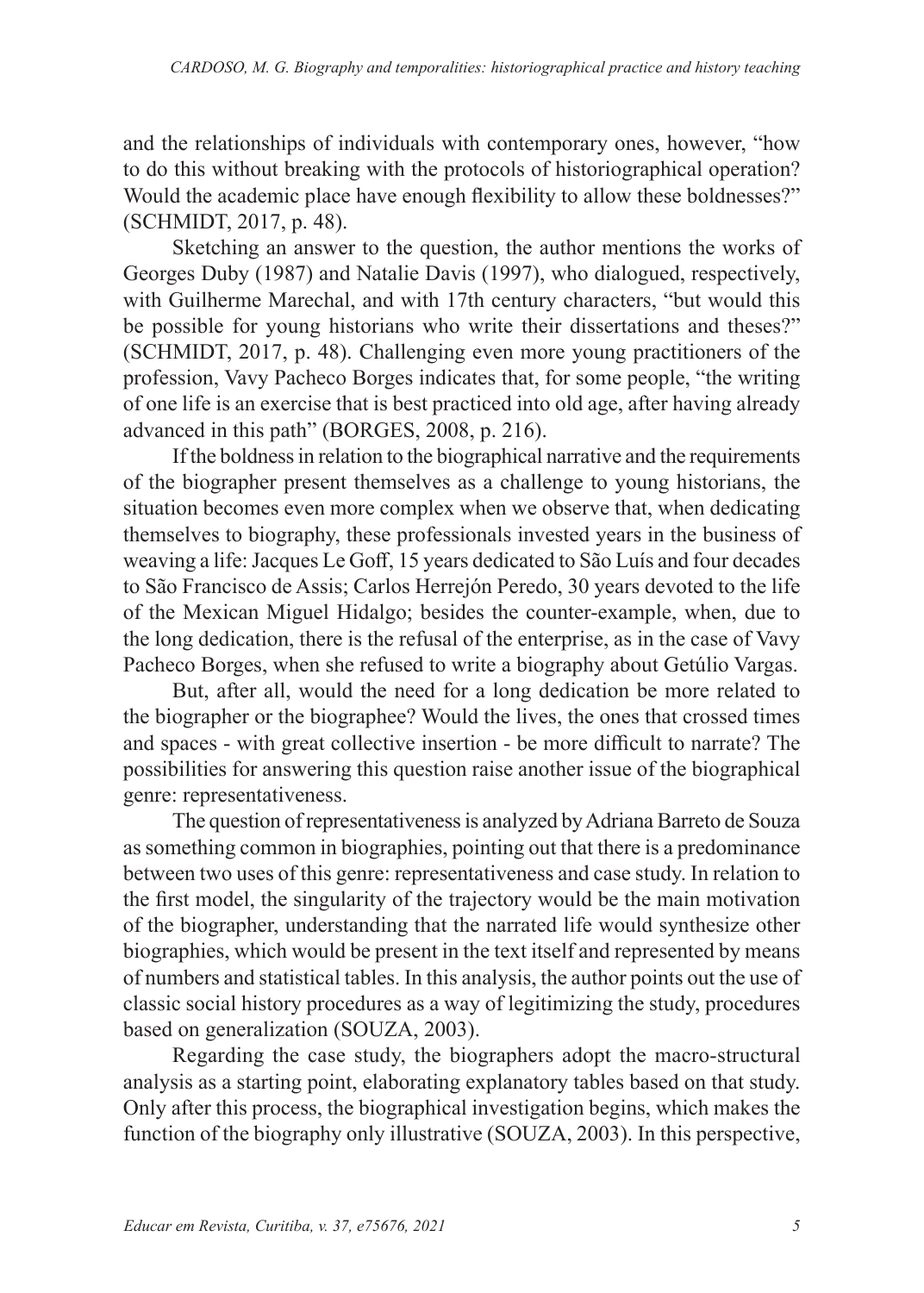"the work with the idea of a case study places even less value on the biographical as a place of production of a historical discourse" (SOUZA, 2003, p. 96).

When they do not seek to dedicate their pages to show how unique the trajectory of his/her biographee is, many historians produce long narratives about the context in which the character is inscribed. The contextualization, which sometimes occupies one or more chapters of a work, aims to create reality effects, configuring a frame/stage/scenario for the performance of the biographee. However, it is necessary to measure the risk of overvaluing the context as an explanatory instance, blocking the performance of the individual in his/her social environment and in his/her time; "You have to see it in motion" (BORGES, 2008, p. 223).

Observing and narrating this "movement" aims to give the biographical plot a balance, which, even indicating a certain historical determination when placing the character in space/time, still manages to demonstrate how these agents build their networks, produce dynamics and make decisions.

> In our daily lives, when making a decision, we are guided by what we know at that moment, by the concrete possibilities that then appear. The decision-making acts take place in the heart and in the mind, at a crossing of the past - present - future times, which are quite interwoven. Unfortunately, most of the times, the hows and the reasons for the biography's decisions are not documented; seldom can one follow the decision challenges, in times of conflict, hesitations and doubts. But one must always keep in mind that these ones existed (BORGES, 2008, p. 224).

The exclusion of personal experiences can lead to neglect or to the correction of the egotistical elements of the biography, the result of this process being "one of the most melancholic: historical time becomes a surface devoid of fingerprints" (LORIGA, 2011, p. 223). In this sense, focusing the character over time is to realize that his/her movement is not linear and unidirectional, but it is subjected to uncertainties, discontinuities, oscillations and inconsistencies, and these inconsistencies need to dialogue with a larger context, which must be taken into account, but it cannot block life's own rhythms. Suggesting how to think about this dialogue between individual and society, Schmidt, paraphrasing E. P. Thompson, shows the need to express the character's "making himself" throughout his/her life, in a vigilant manner, so as not to put an artificial coherence down to the studied life (SCHMIDT, 2004, p. 139).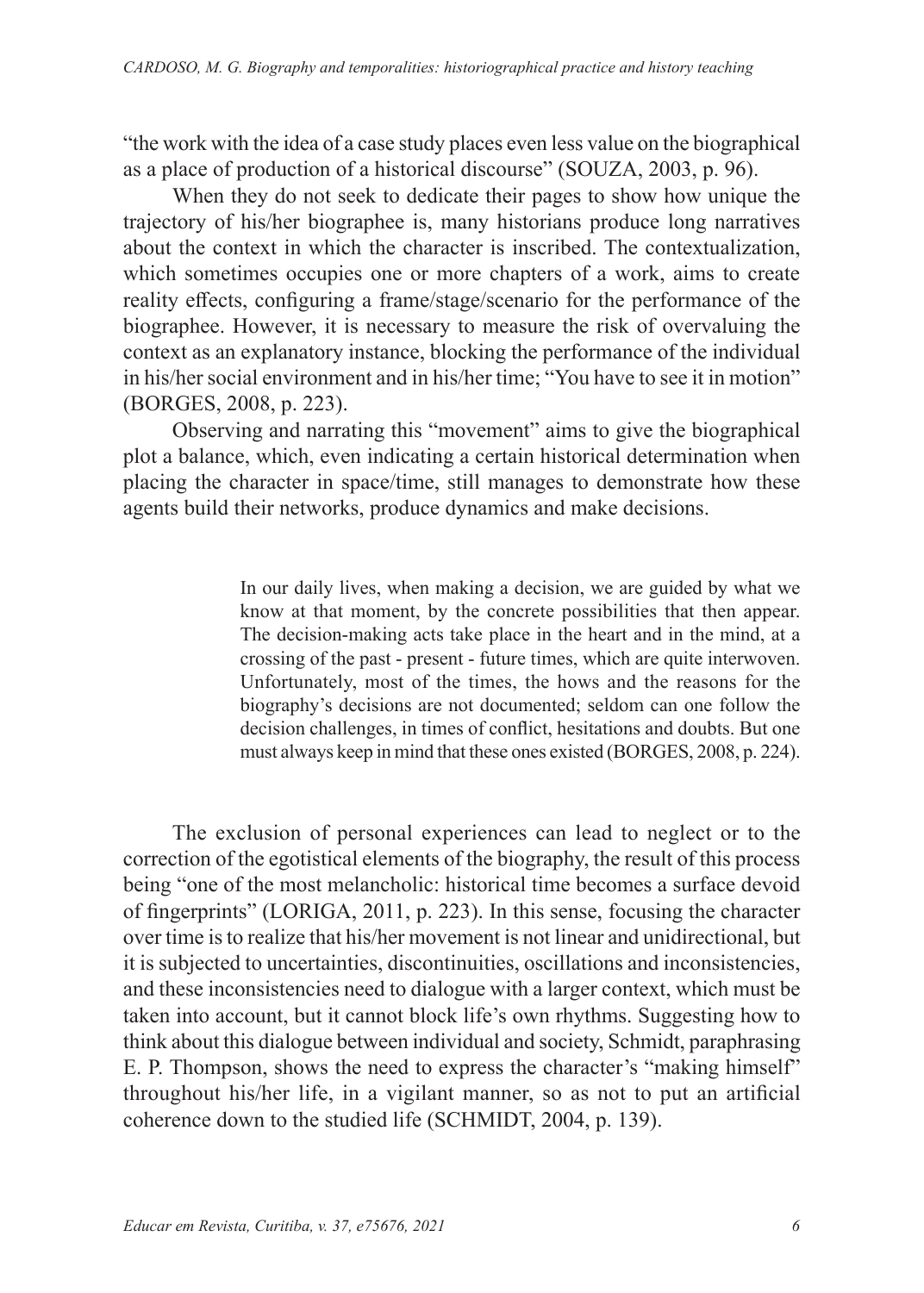This artificiality of the biographical work - something inevitable in this type of narrative - is not only present at the time of writing the biography, but it is also present in autobiographical sources, as well as in other memoir sources about the character. Detecting the narrative of life in these memory holders requires more than an exercise of analyzing the sources on the part of the historian, it requires that he/she can indicate the choices adopted by the research, mentioning his/her path, making his/her work evident and let "very clear the presence and the way of being of the subject who built it" (BORGES, 2008, p. 225).

Still thinking about the memory holders, it is essential to understand the temporalities found in these documents, after all, would the biographical and autobiographical documents have "time *strata*"? Could this metaphor instrumentalized by Reinhart Koselleck (2014) help to understand the temporal layers of time lived individually? How to mobilize the time lived, the time of production of the collection and the time of the narrative?

In Michel de Certeau's statement (*apud* HARTOG, 2014, p. 19), the objectification of the past had made time an unthinkable element of historical discipline, which can be understood as a warning for us historians. From these reflections we can seek assistance in the proposition of Carlos Herrejón Peredo, who, when dedicating himself to the biography of Miguel Hidalgo, 'the father of the Mexican homeland', proposes to reflect on a theoretical framework for the biography:

> [...] tengo para mi que la clave para entender y organizar una biografía es buscar las decisiones más transcendentes, las que orientan los principales periodos de la vida, las que redefinen las relaciones familiares, amorosas, laborales, profesionales, morales, religiosas, etcétera, de tal manera que las acciones posteriores de la persona generalmente son consecuencia de la resolución primordial. Funcionan como goznes que van armando la estructura biográfica a través del tiempo (PEREDO, 2013, p. 44).

Peredo's reflections started from Hidalgo's own biography, who used to repeat that the story "tiene dos ojos: la cronología y la geografia" (PEREDO, 2013, p. 42). For the historian, time and space would not be just coordinated to situate the character, "el tiempo es la oportunidad en la vida y abre la posibilidad de cambios para otorgarle a la biografía un sentido dramático. El espacio no es sólo escenario, sino otro actor de la historia con que en el personaje interactúa" (PEREDO, 2013, p. 42). In addition to the importance of time and space in life and in the biographical narrative, Carlos Herrejón sought to emphasize the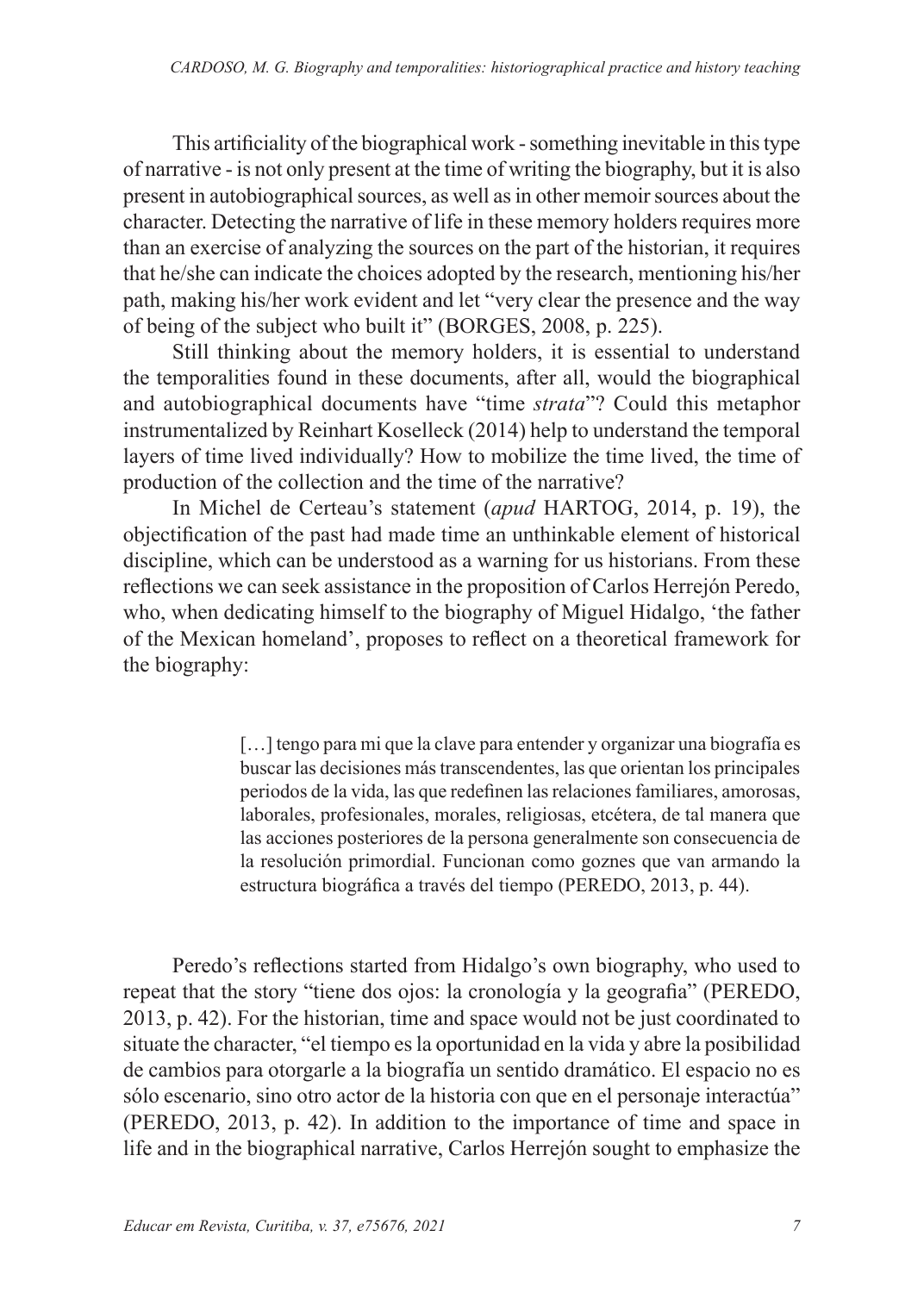need to understand the subject's so-called "transcendental decisions", because these would guide the main periods of life, being directly related to love, work, friendship and enmities etc. These decisions would cause breaks that would define, break up or condition the trajectory of a life, being these breaks called as jokes, by Peredo.

> Si la historia en general es un proceso temporal, la vida de una persona lo es de manera especial. Y a pesar de los hados, el hombre tiene parte y responsabilidad en la conducción de ese proceso. Las decisiones transcendentes son, pues, los goznes de ese proceso (PEREDO, 2013, p. 44).

In a literal translation, *goznes* would be hinges, which would represent the unity of a life marked by its ruptures. However, despite indicating that these breaks may be related to the subjects with whom the biographee interacts, the transcendental dimension of these breaks would occur especially "cuando se trata de asumir actitudes y caminos de vida moral contrarios a los antes transitados. Entonces nos hallamos ante un cambio de decisión trascendente, ante una conversión" (PEREDO, 2013, p. 44). This reflection by Peredo - carried out after 30 years of dedication to Hidalgo's biography, which resulted in dozens of publications on the biographee - is closely linked to the character studied, as the transcendental and conversion aspects, for example, are directly related to the theological studies of Hidalgo; studies carried out throughout his life, since, during a good part of his trajectory, he exercised the function of priest.

We can look for evidence of these *goznes* in the materiality produced during human life; documentary, photographic, and three-dimensional collections, as well as oral narratives, and so many other marks that express a lived trajectory. By consulting documentary archives, for example, we can see the motivations and processes of documentary accumulation performed by the biographee, since the gesture of keeping documents is also the result of processes of choices and discards. After all, when archiving a life "the keeper immortalizes an era and produces representations and marks of oneself" (CUNHA, 2017, p. 191). When composing a personal file, autobiographical objects materialize a proposal for reading associated with the image that one wanted to preserve from oneself (CUNHA, 2017). Evidently, every filing of the *self* has a public function, which will help in spreading a narrative about that person's life, even though it is an intimate practice.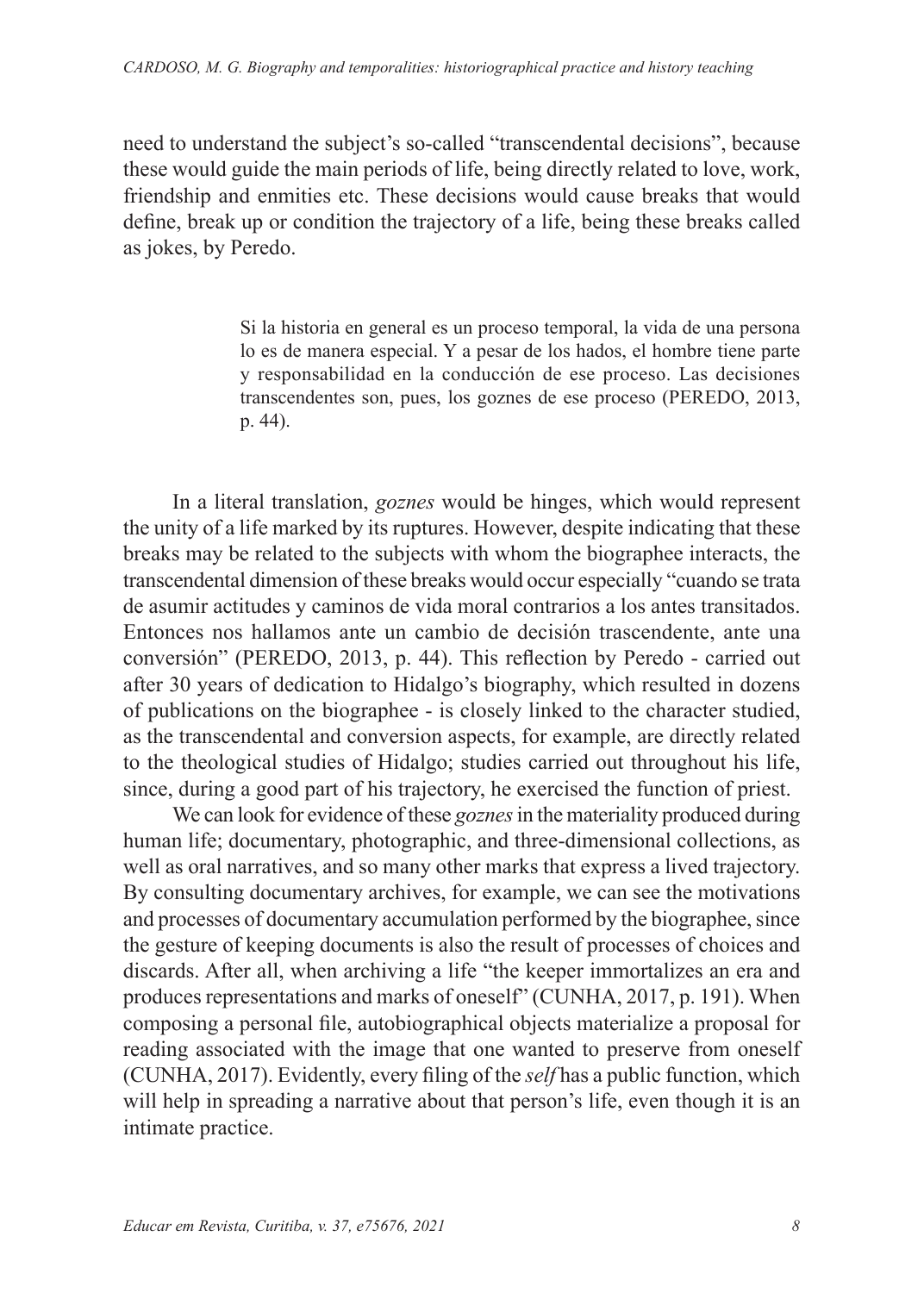As Artières (1998, p. 31) warns us, this process of archiving one's own life is not neutral; "it is often the only occasion for an individual to make himself seen as he sees himself and as he would like to be seen", that is, there is, in the archiving process, an artificiality that needs to be understood and, as far as possible, unraveled. The documents present there can be understood as a symbolic preparation of their own process, gathering evidence for a defense, or organizing it to refute the representation that others have of us. "Filing one's life is to defy the order of things: the justice of men as well as the work of time" (ARTIÈRES, 1998, p. 31).

Beyond the practical, bureaucratical, and evidential function of the documents that constitute a personal collection, the accumulation and sorting process is marked by a symbolic function. At the confluence of the material and symbolic dimensions configured in a collection, we can glimpse an image that the biographee sought to preserve from himself/herself. In addition, we can also observe the networks formed, their circulation spaces, and more accurately, the autobiographical writings. By having reports from the protagonist himself/ herself, we understand that these narratives produce 'projections of the self', and, inevitably, a framework of memory (POLLAK, 1989), carried out by many individuals.

In these autobiographical records there is a desire to perpetuate oneself, to constitute one's own identity for times to come, or, in the words of Renato Janine Ribeiro (1998, p. 35), to forge a glory. In these texts, we can observe, in a more attentive way, their positions, their choices, their goals and their links, even those ones hidden by the narrative. Ângela de Castro Gomes points out that self-writing practices clearly demonstrate how an individual trajectory has a path that changes over time, which runs through succession, and can show how the same period of a person's life can be "decomposed" in times with different rhythms: some time at home, some time at work etc. (GOMES, 2004, p. 13).

### **Temporalities, narratives, and history teaching**

The tensions between history and biography; their fruitful dialogues; their limits and borders; and their methodological processes indicate opportune reflections between genders, as well as changes in discursive operations in both. At the same time that the rapprochement between history and biography in the academic world was being discussed, in other places - where the dialogue between the genders was not so distant - other questions were promoted reigniting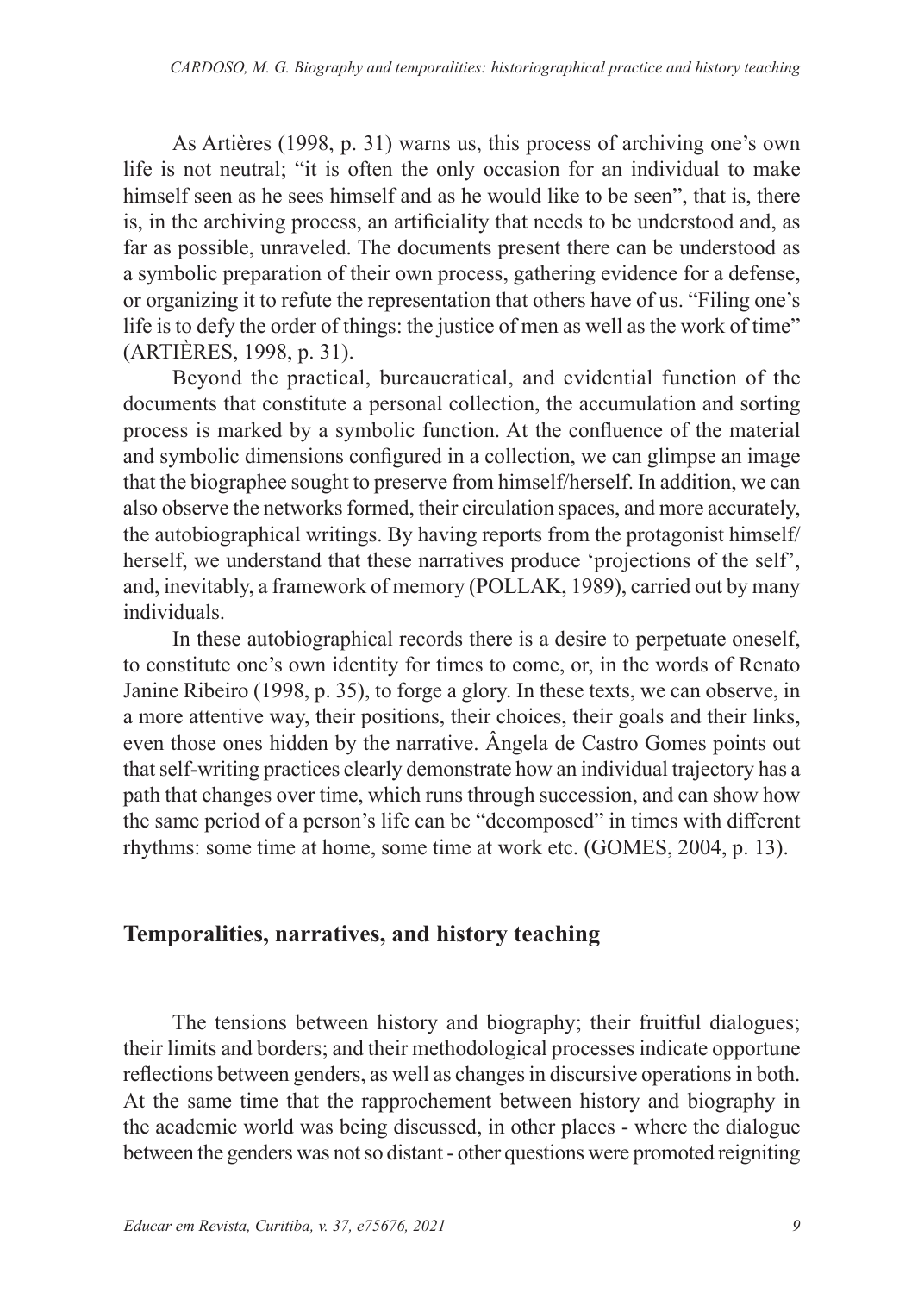the discussion, in this specific case, we are referring to the debates in the field of history teaching.

In 2009, the historian Kalina Vanderlei Silva asserted that it would not be an exaggeration to affirm that many of the Brazilian teachers would feel chills just thinking about using biographies as a teaching theme (SILVA, 2009, p. 13). Corroborating the author, we think that the statement is still very current and easily justified, because

> The biographical perspective in school life found a prominent place in the imperial school curricula and remained unscathed in the republican period. The influence of positivist historiography guided the elements that would be significant in the construction of educational programs that resulted in the formation of citizens with solid patriotic values, and that showed reverence for the great figures of the past, taking them as examples to be followed. The end of the military regime in Brazil opened space for the History curricula to be questioned and revised. Until then, since the establishment of History as a school subject, the most simplistic perspective of the biographical approach has formed generations of students (MONTEIRO; MÉNDEZ, 2012, p. 91).

Present since the emergence of History as a school discipline, biography was mobilized based on the notion of exemplarity, reflecting a perspective of history based on the "great facts" and "great deeds", which received outlines of personalities considered illustrious, who, in addition to the events they played, should be (re)known as an example to be followed. Biographed individuals should inspire new generations, contributing to the formation of citizens who value the great figures of the past, and who, from the perspective of *magistra vitae* history, perpetuate the same values.

The curricular changes developed after the civil-military dictatorship in Brazil contributed significantly to revisit the presence in biographical narratives in history programs. The discipline has undergone profound transformations, rethinking its purpose, its objectives, its methodology, and also its teaching materials. In this process, biography was not excluded from history classes - and it should not - but it received other meanings and, mainly, other protagonists.

In the most recent textbooks we can find biographical reports in the main texts of the chapters, or even in frames highlighted as "complementary box", which are usually named with titles that indicate additional training: *to learn more, to know more, other stories etc*. Observing the structure of biographical writing that are present in these texts, we can observe that, regardless of their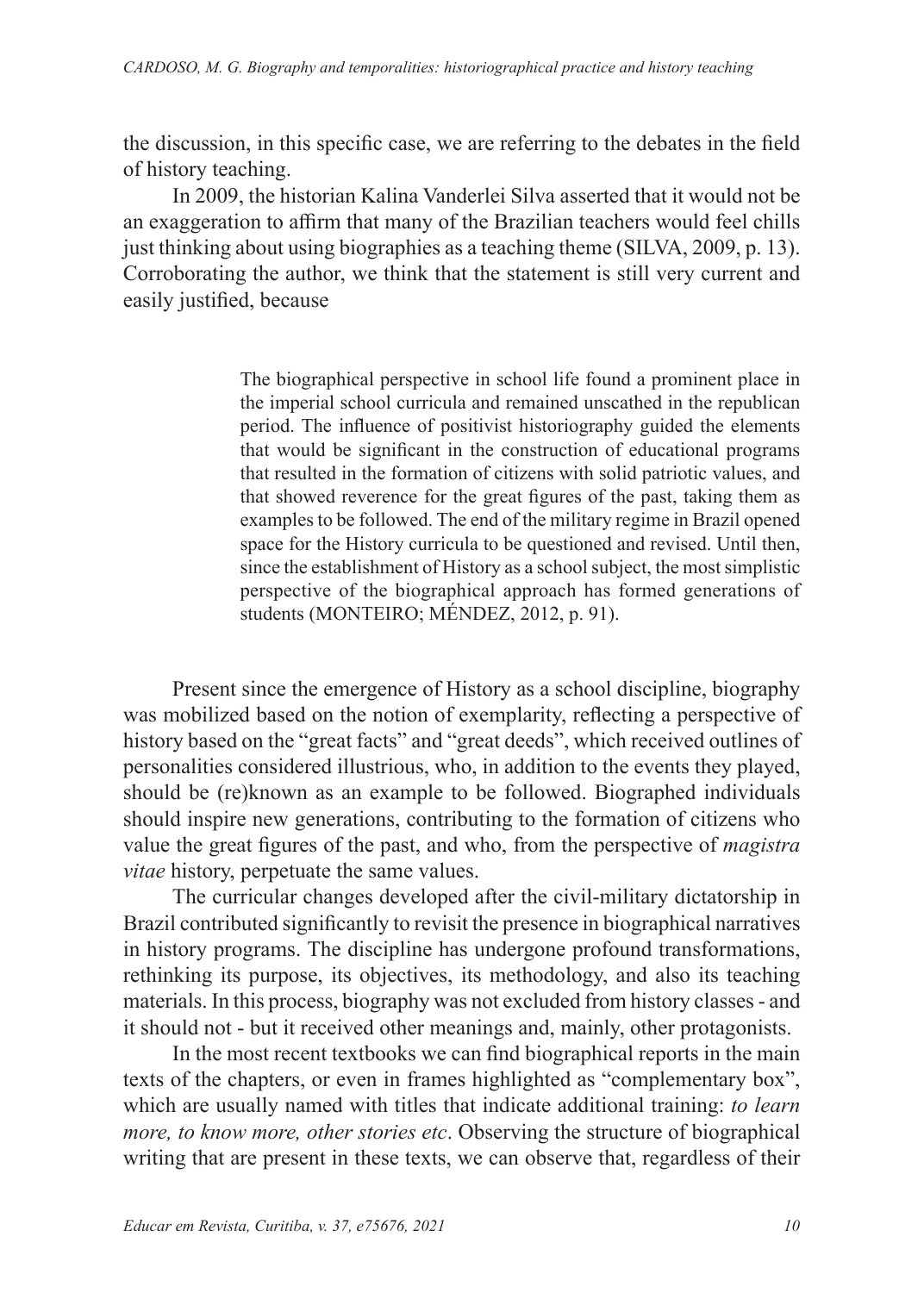positioning in the book layout, most biographies still narrate the individual's trajectory in a linear, continuous and cohesive way, presenting a life without discontinuities or uncertainties, and in some cases, practically a predestined life.

We have already indicated throughout this article the various criticisms directed towards biographical writing based on these principles that conceive the individual in a homogeneous way. Without pretension to repeat our considerations, we highlight only the need to understand that the life of the biographee must be perceived in its multiple facets, emphasizing its contradictions and discontinuities. In this process, moving away from the biographical illusion, we can perceive the multiplicity of actions, doubts, uncertainties, support networks, places of circulation, among many other factors, which are fundamental for decision making and, so important, for human action. The biography based on these principles humanizes the biographees and brings these experiences closer to the students who study their trajectories, a fact that contributes for students to perceive themselves as protagonists and historical agents.

Even though they still present a biographical narrative with classic outlines, the textbooks impose on teachers and on students important exercises of thinking about the human movement in time/space. Deepening the biographical study from what was presented in the book is a unique opportunity to think of biography as a methodological resource as well. The research on the character can start from the analysis of other biographies, perceiving changes in the narratives about the biographed individual over time. These changes will indicate the different intentions for the study of the protagonist, observing which information was evidenced and which one was suppressed, also observing the variety of sources mobilized in its production. Finally, it is essential to search for information about the producer of the biography, thus understanding the artificiality of biographical writing and the intentions of its producer.

The same guidelines are valid for the analysis of other supports in which life stories are narrated: biographical films. Some movies based on life stories have already become classics in the classroom: Carlota Joaquina – Princess of Brazil (1995); Mauá - the Emperor and the King (1999); Olga (2004); Getúlio (2014); Maria Antonieta (2007), and so many others. When showing a biographical film in the classroom, the teacher needs to contextualize the historical period, but also, to propose to the students that they perceive the narrative choices that outline the plot.

Beyond the fundamental methodological guidelines for showing a movie in the classroom (understanding the production as a representation; analyzing the historical context, but also, its production context; understanding the intentions of the director), it is important to discuss with the students regarding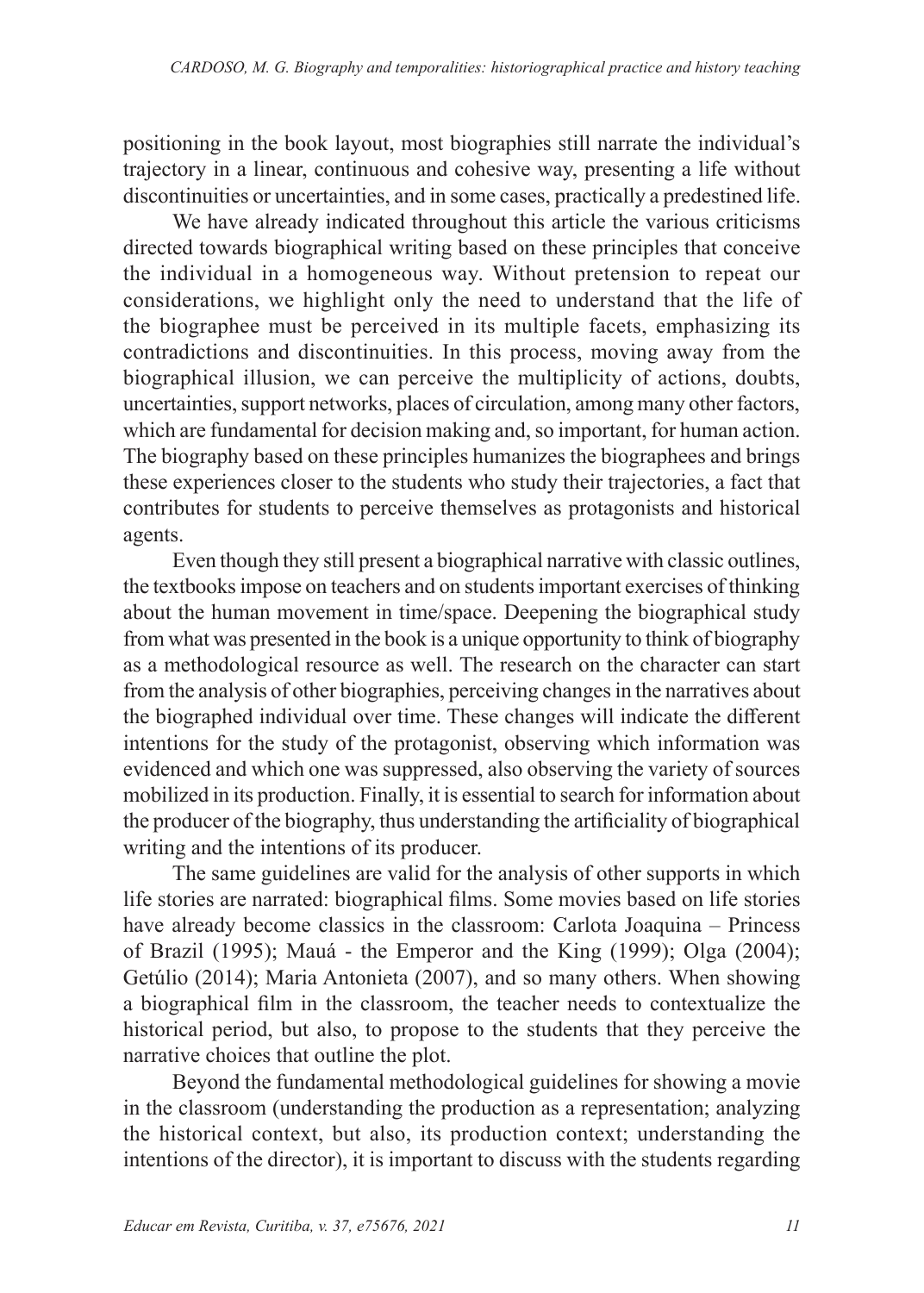the temporal layers shown in these narratives, trying to situate the protagonist's actions and avoiding framing the biographee in narrative schemes that impel him/her to the role of villain or good guy, for example. This duality is quite common in biographies, and, often, the narrative is already built in such a way that its audience goes through the narrated life observing a series of events that "prove" the protagonist's tendency towards good or evil, limiting relationships between actions in the two poles and previously suggesting the interpretation of the students.

The suggested guidelines are fundamental for analyzing the biographical narratives that are already present in classrooms, but they also indicate the potential of biographical writing as a methodology for teaching history. In addition to the analysis of biographies, the exercise of writing a biography is truly relevant, making the student a protagonist in the research and in the writing processes. To be able to develop the biographical action, the student will need to gather information and sources about his/her biographee, but he/she will also need to dominate important principles of writing history.

The students will be able to perceive the different places of production of the historical discourse, understanding the writing exercise as handling, interpretation and crossing of sources, experiencing the complexity of producing a legible writing for their audience, presenting a coherence regarding the narrated character, but without falling into the traps of biographical illusion. In this process, it is essential to analyze the research gaps with the students, being aware of the impossibility of narrating 'the whole life', demonstrating the multiple processes of choices and temporalities that are present in personal documents and in all sources mobilized. The gaps allow us to reflect on the intentions of previous works and/or the autobiography exercise promoted by the biographer himself/herself or by other agents of memory.

These and many other questions can be raised from the methodological handling of biography in the classroom. Complementing the potential, it is important to highlight that the initiative also allows us to expand the list of biographies, emphasizing individuals who have been invisible for a long time. Even today, most textbooks feature biographies of politicians and military people, with male biographies predominating. Timidly, other protagonists have been gaining space in the teaching materials, however, some remain relegated to the complementary box, with narratives that sometimes aim to point out curiosities and the exceptionality of their trajectories.

By encouraging students to produce biographies in history classes, we can promote research into little-known life stories, including valuing people and episodes that are not part of the 'national official' narratives, highlighting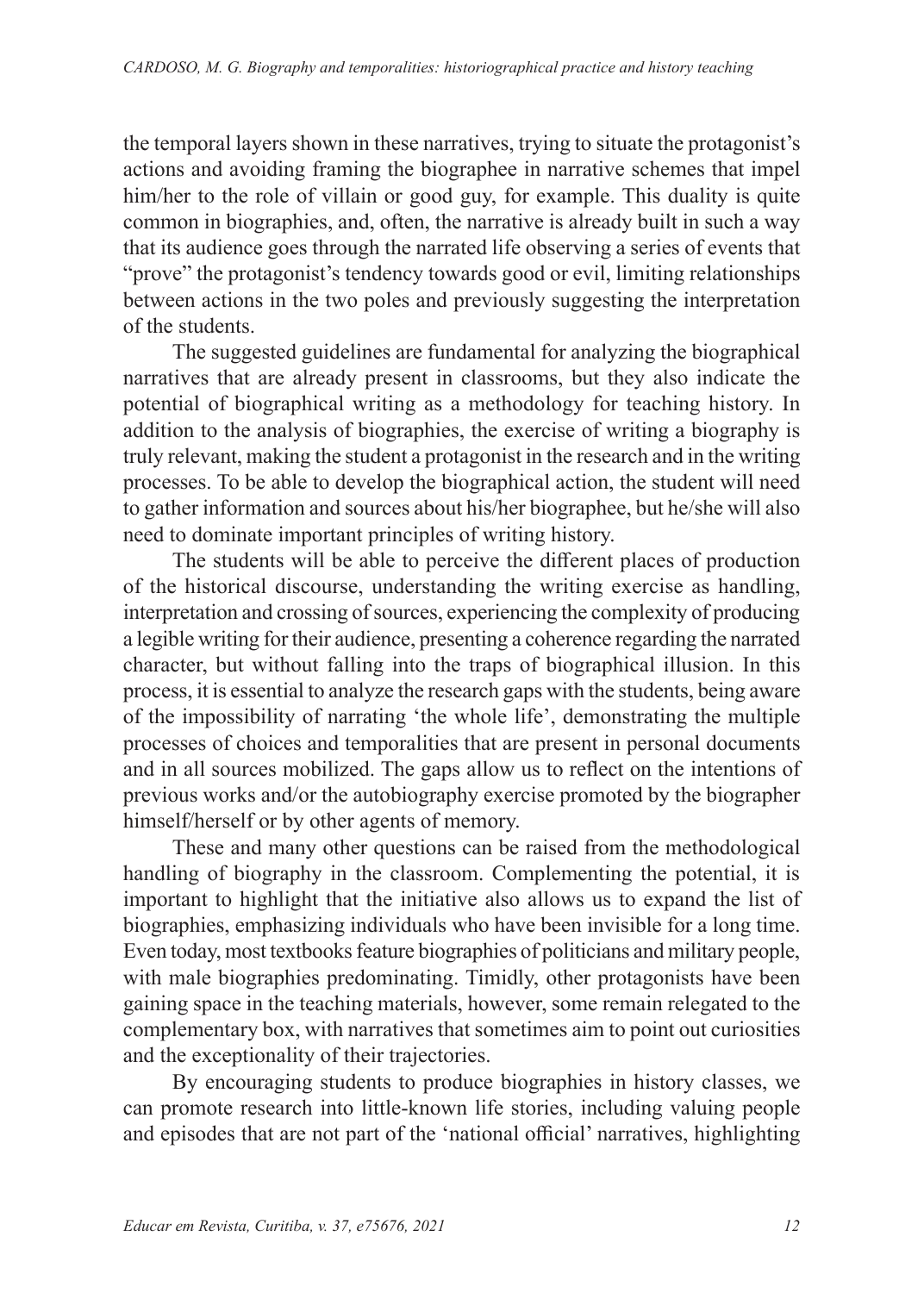events and characters close to the students, historically important individuals, but the ones who do not receive visibility as such.

Seeking to encourage didactic production based on invisible life stories, the National Olympics in Brazilian History, in its 11th edition, proposed as a task the theme "The excluded ones from History". Provocatively, the task encouraged students to observe,

> [...] who are the subjects of history that for a long time did not deserve commemorative dates, monuments or prominence in textbooks? Who are the historical subjects that, although studied by historians and social scientists today and often mentioned in the classroom by teachers, are rejected by society, by the dominant narrative of the mass media and even by a portion of scholars who prefers to deny their importance? Why do some protagonists bring discomfort to the established narratives? (MENEGUELLO; PEDRO, 2020).

Motivated by the proposal of the National Olympics in Brazilian History, students from all over Brazil promoted some research on characters with historical relevance in their states, contemplating narratives from north to south of the country. The didactic materials produced sought to highlight personalities unknown to the public, but with recognized performance - or not - in their region. However, regardless of the local / regional / national recognition of the listed personalities, we play up the importance of the activity as a research methodology and as a possibility to produce new narratives that highlight new characters, or even new narratives about already (re)known individuals, but that, by having their lives revisited, they enable us to know other facets of their actions, indicating that research and biographical writing, like all history, can never be considered conclusive about anything, or anyone.

By bringing the example developed by the National Olympics in Brazilian History, which aimed not only to think about the performance of individuals excluded from history, but also to raise questions about the choices and narratives already consolidated in certain places of history, we highlight the potential of both analysis and writing of biographies for teaching history. Widely debated in academic subjects, the tensions between history and biography still need to be deepened when mobilized in the school space. The tension produced by the intense use of biographies in History classes brought consequences which associated the genre to a perspective of history that is already quite contested.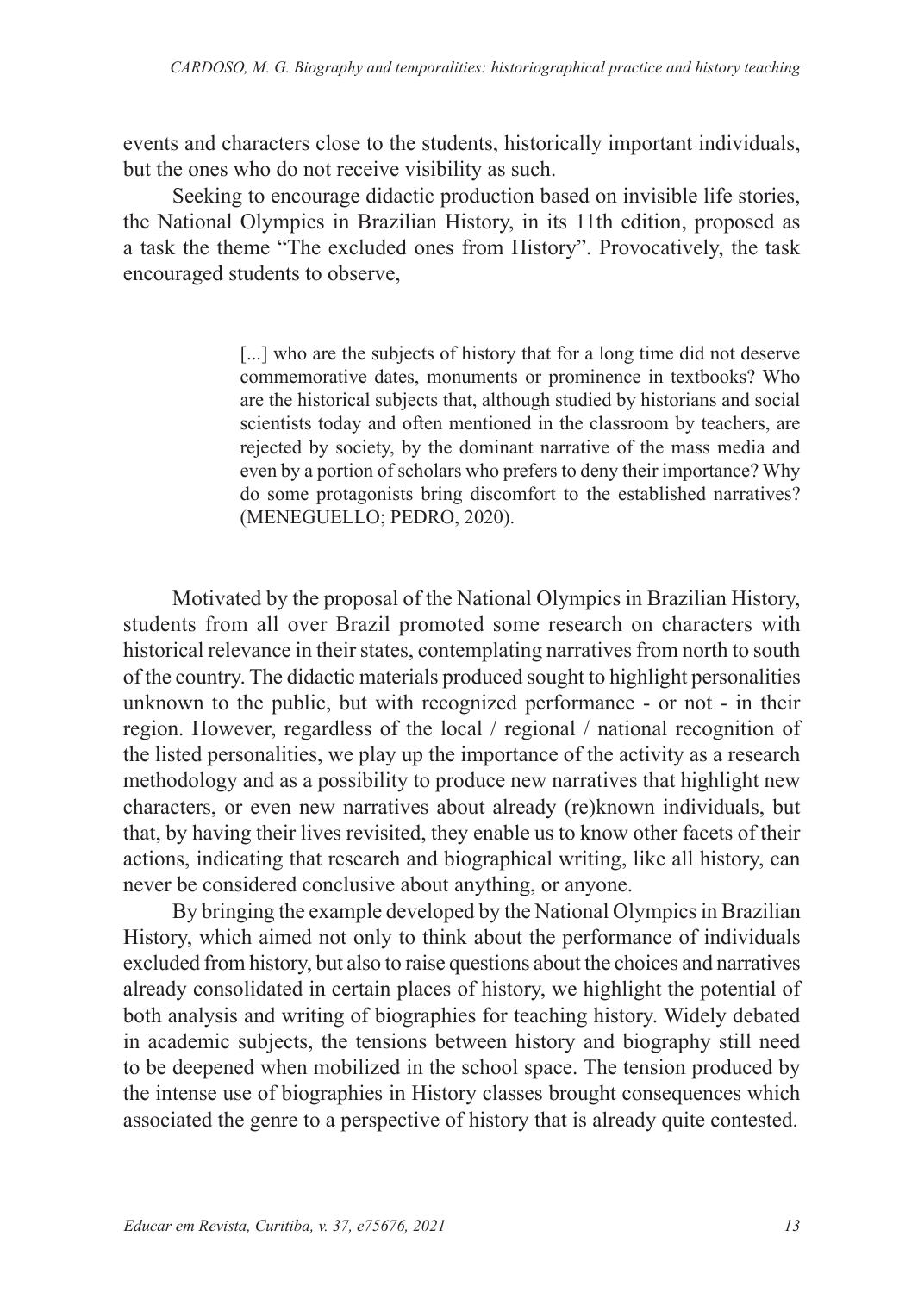Thus, we need to revisit biographical writing and highlight its potential from methodological supports which have some relationship with its place of production. Being aware of the narrative resources employed, as well as the careful analysis of historical sources that record a life trajectory, students can recognize important foundations of historical research, realizing their role as individuals and producers of history, experiencing different temporalities.

### **REFERENCES**

ARTIÈRES, Philippe. Arquivar a própria vida. *Estudos Históricos*, Rio de Janeiro, v. 11. n. 21, p. 9-34, 1998. Available on: http://bibliotecadigital.fgv.br/ojs/index.php/reh/ article/view/2061. Access on: Jan. 20, 2018.

AVELAR, Alexandre de Sá. O reencontro com o General: relendo uma tese nove anos depois. *Diálogos*, Rio de Janeiro, v. 21, n. 2, p. 3-14, 2017. Available on: http://www. periodicos.uem.br/ojs/index.php/Dialogos/article/view/39523. Access on: Jan. 20, 2018.

BORGES, Vavy Pacheco. Fontes biográficas: grandezas e misérias da biografia. *In*: PINSKY, Carla Bessanezi (org.). *Fontes Históricas*. São Paulo: Contexto, 2008. p. 203-233.

BOURDIEU, Pierre. A ilusão biográfica. *In*: FERREIRA, Marieta de Moraes; AMADO, Janaína (org.). *Usos & abusos da história oral*. Rio de Janeiro: FGV, 1996. p. 183-192.

CARLOTA Joaquina. Direção de Carla Camuratti. [*S.l*.:*s.n.*], 1995. 1 fita (140 min).

CUNHA, Maria Teresa Santos. O arquivo pessoal do professor catarinense Elpídio Barbosa (1909-1966): do traçado manual ao registro digital. *História da Educação*, Porto Alegre, v. 21, n. 51, p. 187-206, 2017. Available on: https://www.scielo.br/pdf/heduc/ v21n51/2236-3459-heduc-21-51-00187.pdf. Access on: Jan. 20, 2018.

DAVIS, Natalie Zemon. *Nas margens*: três mulheres do século XVII. São Paulo: Companhia das Letras, 1997.

DOSSE, François. *O desafio biográfico*: escrever uma vida. São Paulo: Editora da Universidade de São Paulo, 2015.

DUBY, Georges. *Guilherme Marechal ou o melhor cavaleiro do mundo*. Rio de Janeiro: Graal, 1987.

GETÚLIO. Direção: João Jardim. Produção: Pedro Borges; Carla Camurati; Carlos Diegues. [*S.l*.]: Copacabana Filmes, 2014. Available on : https://www.netflix.com/ watch/80187186?source=35. Accesso n: Oct. 5, 2020.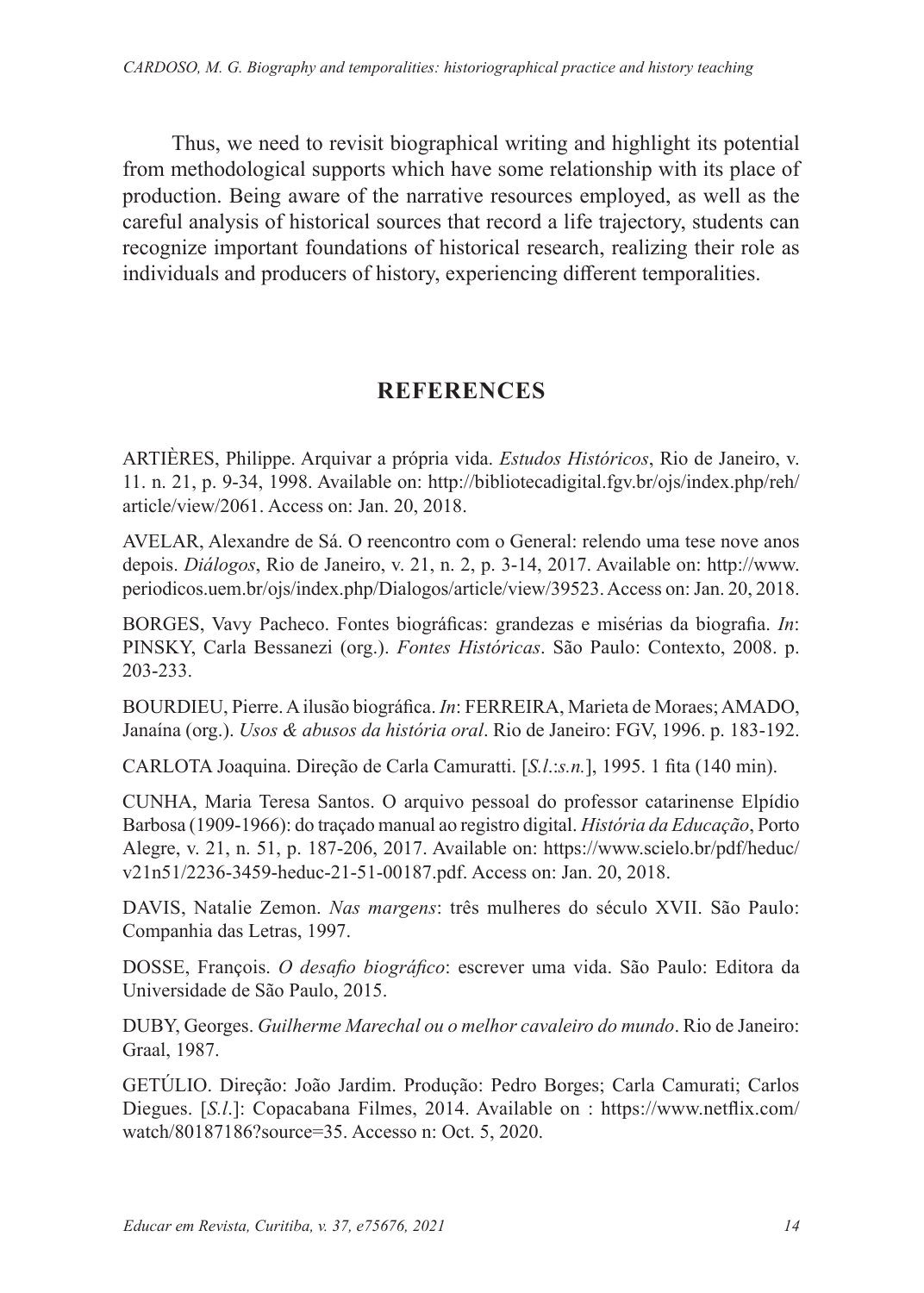GOMES, Angela Maria de Castro. *Escrita de si, escrita da história*. Rio de Janeiro: FGV, 2004.

HARTOG, François. *Time*, *History and the writing of History - KVHAA Konferenser 37* (Regime de Historicidade). Stockholm, 1996. Available on: https://files.cercomp. ufg.br/weby/up/113/o/Fran%C3%A7ois Hartog - Regime de Historicidade (1).pdf. Access on: June 01, 2017.

HARTOG, François. *Regimes de historicidade:* presentismo e experiências do tempo. Belo Horizonte: Autêntica, 2014.

KOSELLECK, Reinhart. *Estratos do tempo*: estudos sobre história. Rio de Janeiro: Contraponto; Editora PUC-Rio, 2014.

LEVI, Giovanni. Usos da biografia. *In*: AMADO, Janaína; FERREIRA, Marieta de Moraes. *Usos e abusos da história oral*. Rio de Janeiro: FGV, 2006. p. 167-182.

LORIGA, Sabina. A biografia como problema. *In*: REVEL, Jacques (org.) *Jogos de escalas. A experiência da microanálise*. Rio de Janeiro: FGV, 1998. p. 225-250.

LORIGA, Sabrina. *O pequeno X*: da biografia à História. Belo Horizonte: Autêntica, 2011.

MARIA Antonieta. Direção: Sofia Coppola. Produção: Sofia Coppola. [*S.l*.:*s.n.*], 2007. 1 DVD (123 min)

MAUÁ - O imperador e o rei. Direção: Sérgio Rezende. Produção: Joaquim Vaz de Carvalho. [*S.l*.:*s.n.*], 1999. 1 fita (2h 15min).

MENEGUELLO, Cristina; PEDRO, Alessandra. *Excluídos da História*: uma exposição virtual. Campinas: UNICAMP, 2020. Available on: https://www.olimpiadadehistoria. com.br/especiais/excluidos-da-historia. Access on: Aug. 1, 2020.

MONTEIRO, Katani Maria Nascimento; MÉNDEZ, Natalia Pietra. Gênero, biografia e ensino de História. *Revista Aedos*, Porto Alegre, v. 4, n. 11, p. 84-97, 2012. Available on: https://seer.ufrgs.br/aedos/article/view/30636. Access on: Aug. 1, 2020.

OLGA. Muitas paixões numa só vida. Direção: Jayme Monjardim. Produção: Rita Buzzar. [*S.l*.]: Nexus Cinema; Globo Filmes; Lumière Pictures, 2004. DVD (141 min).

PEREDO, Carlos Herrejón. Buscando los goznes: buscando los goznes en la biografia de Hidalgo. *In*: BAZANT, Milada. *Biografia*: modelos, métodos y enfoques. Zinacantepec/ Estado de México: El Colegio Mexiquense, 2013. p.41-51.

POLLAK, Michael. Memória, Esquecimento, Silêncio. *Revista Estudos Históricos*, Rio de Janeiro, v. 2, n. 3, p. 3-15, 1989. Available on: http://bibliotecadigital.fgv.br/ojs/index. php/reh/article/view/2278. Access on: Nov. 5, 2016.

REVEL, Jacques. A biografia como problema historiográfico. *In*: *História e historiografia*: exercícios críticos. Tradução de Carmen Lúcia Druciak. Curitiba: Editora UFPR, 2010. p. 235-248.